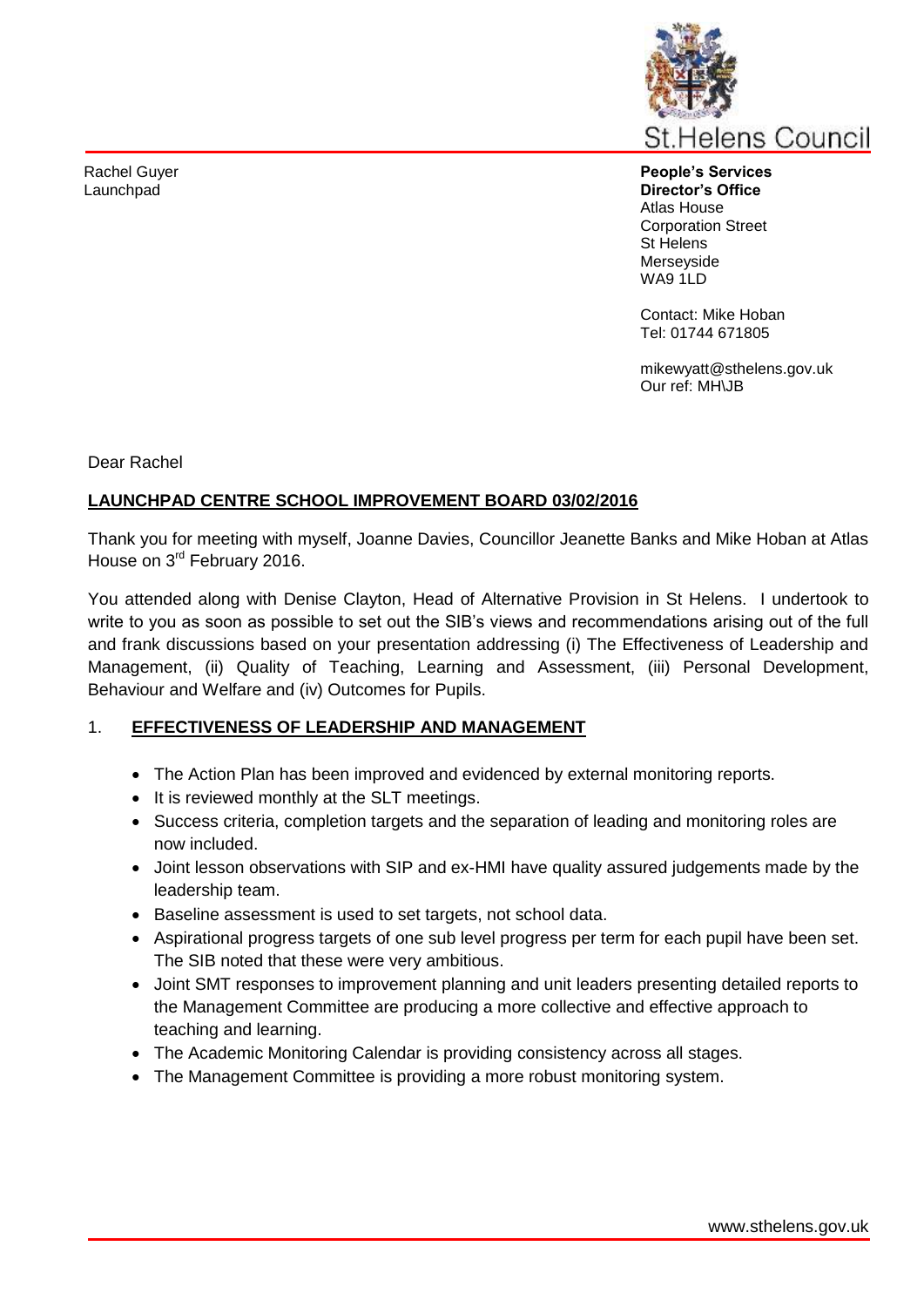## 2. **QUALITY OF TEACHING, LEARNING AND ASSESSMENT**

- The appointment of permanent staff has impacted positively on Teaching, Learning and Assessment.
- The 'Buddy' system with Cowley and Penkford has improved the provision for pupils.
- Planning, marking, work scrutiny, lesson observations and assessment improvements have shown that students are being suitably challenged and are receiving effective feedback.
- Teacher meetings and protected time are leading to a collective and supportive approach to planning and delivery.
- Launchpad stated that 83% of lessons are now judged to be Good or better.
- However, external validation of lesson observations needs more precise and comparative data.
- Pupil Voice is a strength, as staff are with pupils for most of the day. 'Individual Support Plans' and 'My Progress Chart' provide evidence of how pupils have a voice and how that is being heard and acted on.
- It is vital to show improvements since the last monitoring visit. Triangulation of in-school data must be put in hand, in order to demonstrate that students are making good progress.

# 3. **PERSONAL DEVELOPMENT, BEHAVIOUR AND WELFARE**

- 'My Progress Chart' measures the student position on entry and exit. It covers aspects needed to make improvements e.g. attendance, punctuality and attitudes.
- The 'Tracking Pupil Progress' *pro forma* provides a useful overview of information and intervention and academic performance.
- Progress is measured against national expectations.
- 58% of pupils improved on their pre-entry attendance. The focus also has to be on the 42% who have not. The LA has comparative LA attendance figures, which shows that attendance is better in comparable units in LAs which are statistical neighbours to St Helens. It is recommended that Launchpad contacts those LAs where the attendance percentage is higher to establish what strategies they have used to improve attendance.

## 4. **OUTCOMES FOR PUPILS**

- Launchpad is developing more secure, rigorous internal systems and structures to make accurate judgements on students' academic progress.
- Documentary evidence was provided to exemplify those processes, such as tracking students' progress – Overview, and KS3 Assessment Tracking 2016.
- There are systems in place to test students' mastery of skills.
- More secure evidence is needed for the next monitoring visit which shows good progress being made.

# 5. **NEXT STEPS AND FURTHER ACTIONS**

Strategies were outlined to make further progress on the areas outlined in the Monitoring Visit  $(15<sup>th</sup>$  May 2015) e.g. To continue to raise expectations, improve academic and pastoral outcomes